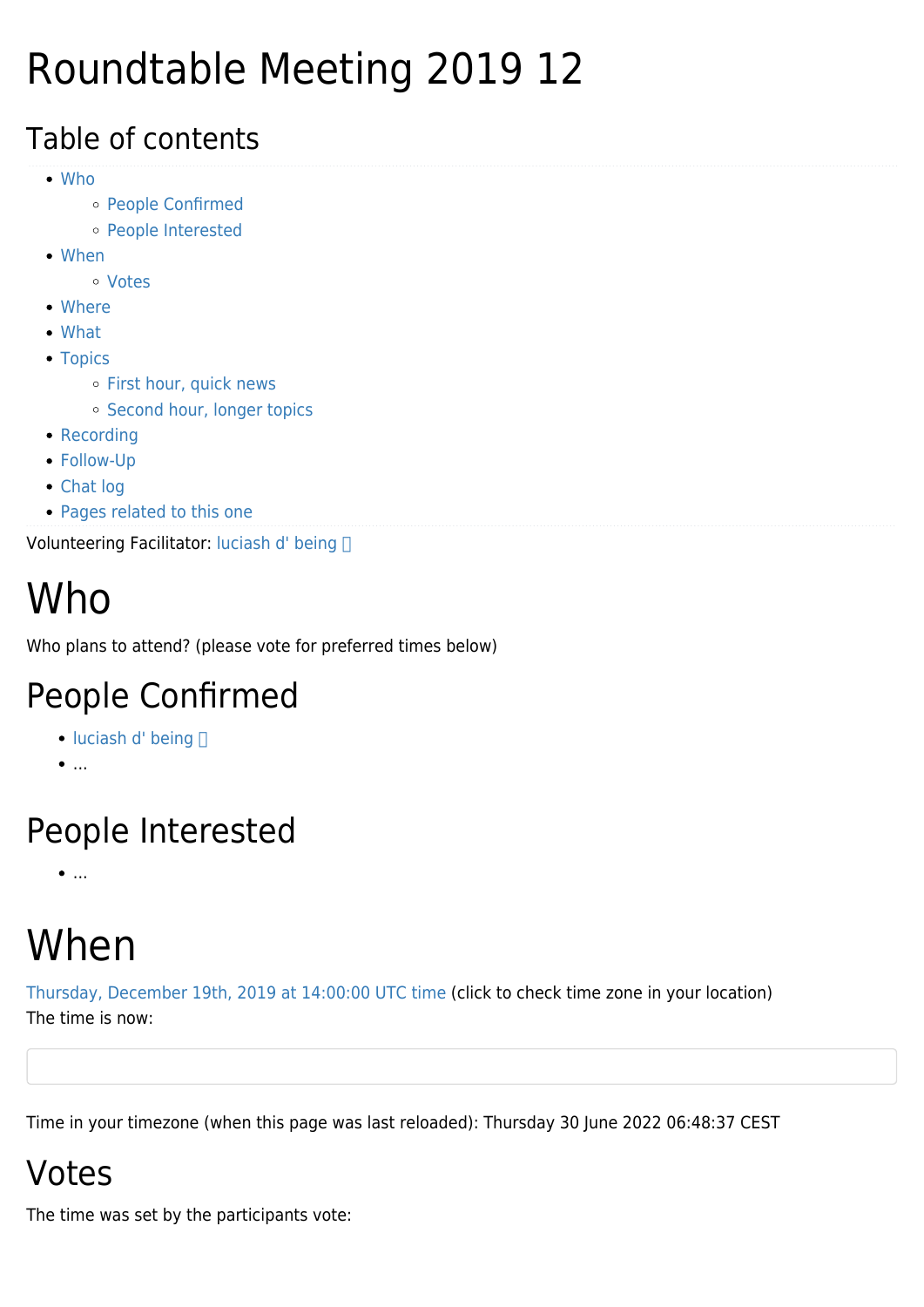#### Tiki Roundtable Meeting Time Votes

| Voting ended: 12 Dec 2019 12:00 UTC          | 19 Dec 2019 13:00<br>GMT-0000 | 19 Dec 2019 14:00<br>GMT-0000 | 19 Dec 2019 15:00<br>GMT-0000 |
|----------------------------------------------|-------------------------------|-------------------------------|-------------------------------|
| Jean-Marc Libs<br>$\pmb{\times}$             | Ø                             | ❷                             | ×                             |
| <b>Gary Cunningham-Lee</b><br>$\pmb{\times}$ | Ø                             | Ø                             | $\boldsymbol{\mathsf{x}}$     |
| <b>Jonny Bradley</b><br>$\pmb{\times}$       | ×                             | $\boldsymbol{\mathsf{x}}$     | ❷                             |
| luciash d' being $\Box$<br>$\pmb{\times}$    | ❷                             | Ø                             | Ø                             |
| Roberto Kirschbaum<br>$\pmb{\times}$         | $\boldsymbol{\Theta}$         | Ø                             | Ø                             |
|                                              | 1                             | 2 $\&$ nbsp $\bullet$         | $\mathbf{0}$                  |

### Where

<https://live.tiki.org/live>

# What

See [Roundtable Meetings](https://tiki.org/Roundtable-Meetings) for a detailed description.

## Topics

#### First hour, quick news

- 1. Tiki News
	- 1. From the Dev mailing-list
	- 2. SSL issues we are sorry for the inconvenience!
	- 3. New Tiki Admins to be announced soon?
- 2. FOSDEM 2020 Updates
- 3. ...

put your topic (max. 5-10 minutes) into the list above

### Second hour, longer topics

- 1. How can we get more people attracted to/interested in Tiki?
- 2. Moving to git can we plan a schedule? (running two systems is not good)
- 3. Merry Christmas and A Happy New Year to everyone! (if you celebrate it ;))